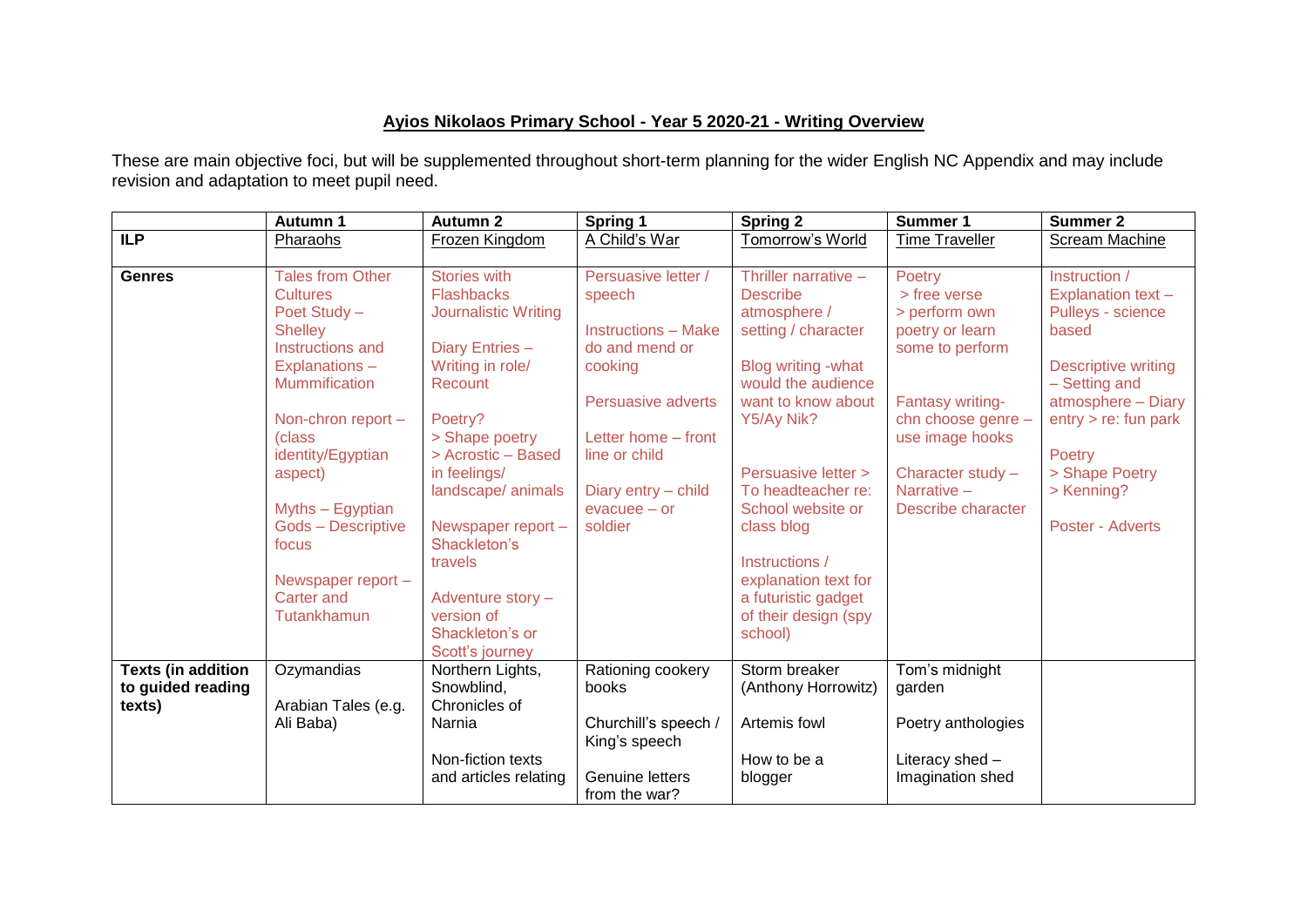|  | to Scott of the<br>Antartica<br>Shackleton - Ice<br>trap! book | War time posters -<br>rationing / food<br>shortage /<br>encouragement to<br>enlist etc |  |  |
|--|----------------------------------------------------------------|----------------------------------------------------------------------------------------|--|--|
|  |                                                                |                                                                                        |  |  |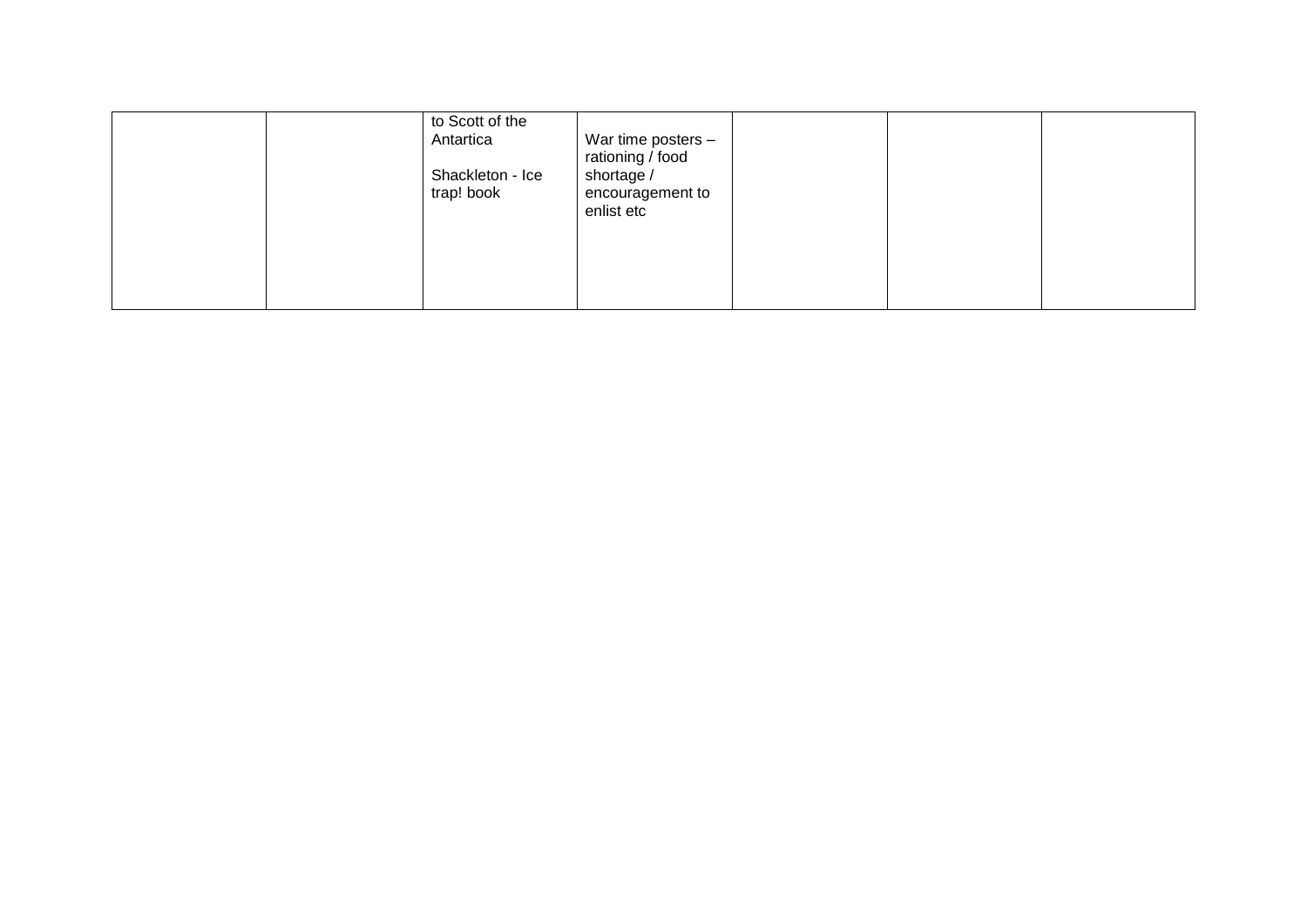| Paragraphs and                | Noun (who, which,         | Fronted adverbials | 3_ed sentence      | 3 Bad (dash)               | Verb person                       | Noun (who, which,        |
|-------------------------------|---------------------------|--------------------|--------------------|----------------------------|-----------------------------------|--------------------------|
| <b>Sentences</b>              | where)                    | (linking across    |                    | question                   | sentence                          | where)                   |
|                               |                           | paragraphs)        | Noun (who, which,  |                            |                                   |                          |
|                               | 3 Bad (dash)<br>question  | Verb Person        | where)             | 2 pair sentences           | Emotion word,<br>(comma) sentence | 3 Bad (dash)<br>question |
|                               |                           | sentence (Y4       |                    | Verb person                |                                   |                          |
|                               | 2 pair sentences          | recap)             | Outside (inside)   | sentence                   |                                   | 2 pair sentences         |
|                               |                           |                    | sentence $-$       |                            | Simile                            |                          |
|                               | <b>Similes</b>            | Adverbs (Degrees   |                    | Emotion word,              |                                   | Verb person              |
|                               |                           | of possibility and | If, if, if then    | (comma) sentence           | 2A sentences                      | sentence                 |
|                               | <b>Fronted adverbials</b> | modal)             | sentence,          |                            |                                   |                          |
|                               | (linking across           |                    |                    | Research                   | Boys                              | Emotion word,            |
|                               | paragraphs)               | Cohesion within    | The more, the more | (organisation and          |                                   | (comma) sentence         |
|                               |                           | paragraph (then,   | sentence           | presentational             | Dialogue                          |                          |
|                               | Dialogue                  | after, first etc)  |                    | devices) - Bullet          |                                   |                          |
|                               |                           |                    | Fronted adverbials | points/ titles/ etc        | Name - Adjective                  |                          |
|                               |                           | <b>BOYS</b>        | (linking across    |                            | sentence                          |                          |
|                               |                           |                    | paragraphs)        | Write for a specific       |                                   |                          |
|                               |                           | Dialogue           |                    | audience!                  | Noun (who, which,                 |                          |
|                               |                           |                    |                    |                            | where)                            |                          |
|                               |                           |                    |                    | Dialogue                   |                                   |                          |
|                               |                           |                    |                    | Name - Adjective           |                                   |                          |
|                               |                           |                    |                    | sentence                   |                                   |                          |
| Vocabulary and                | Brackets, dashes,         | Dialogue           | Brackets,          | Dialogue                   | Dialogue                          | Tense                    |
| <b>Punctuation</b>            | commas                    | punctuation        |                    | punctuation                | punctuation                       |                          |
|                               |                           |                    | Commas             |                            |                                   |                          |
|                               |                           | Tense              |                    | Tense                      | Tense                             |                          |
|                               | Dialogue                  |                    |                    |                            |                                   |                          |
|                               | punctuation               |                    |                    |                            |                                   |                          |
| <b>Contexts for</b>           | Non-chronological         | Newspaper report   | Biography writing  | <b>Explanation writing</b> | Instruction writing               | Persuasive writing       |
| independent                   | reports                   |                    |                    |                            |                                   |                          |
| writing                       |                           | Persuasive writing | Narrative          | Narrative                  | Letter writing                    | Newspaper report         |
| throughout the                | Instruction writing       | Diary writing      |                    | Report writing             | Narrative in first                |                          |
| curriculum (see<br>Y5/6 topic | Writing in role           |                    | Letter writing     |                            | person                            |                          |
| planning)                     |                           |                    |                    |                            |                                   |                          |